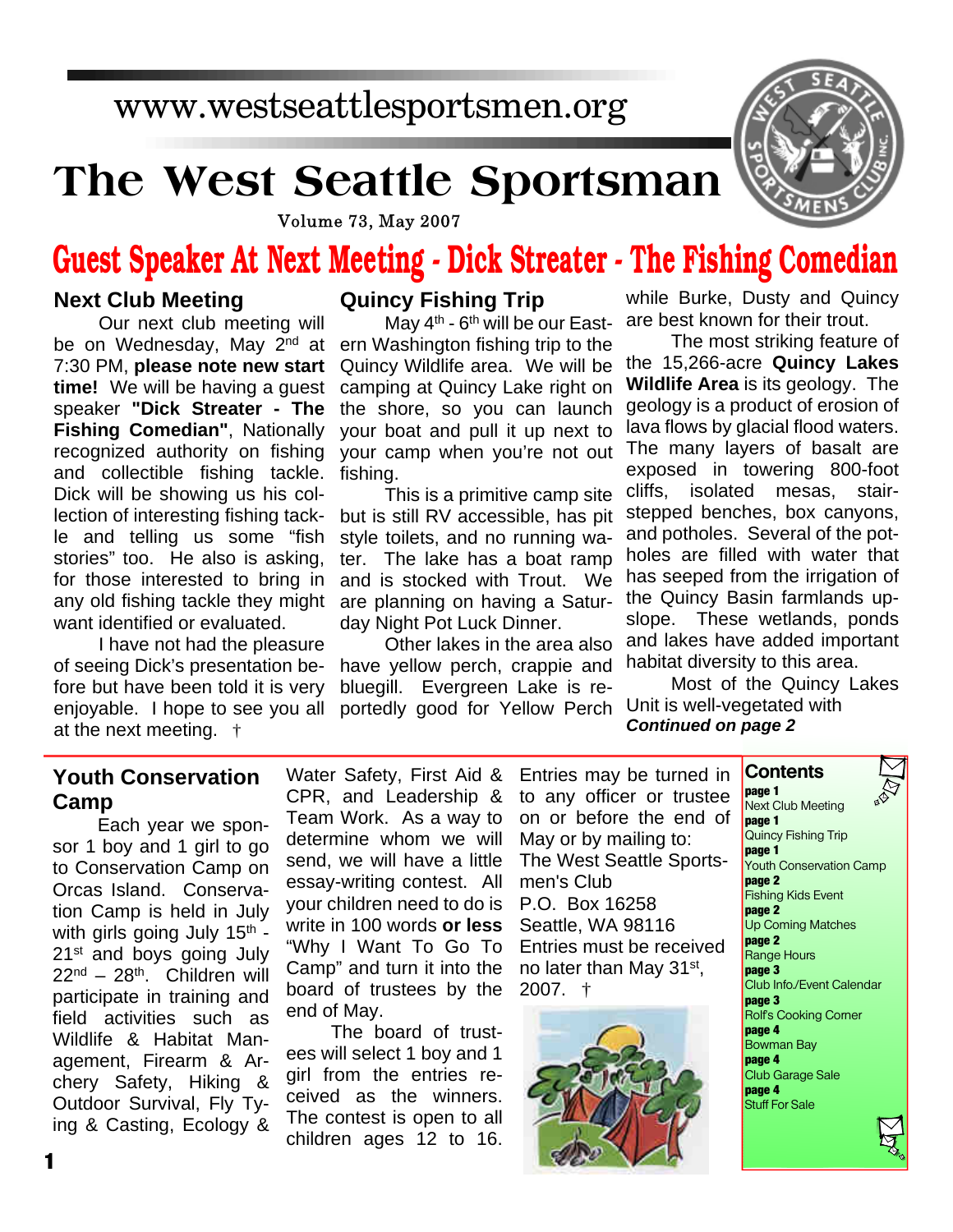*Quincy Fishing Trip from page 1* perennial plants. Big sage/bluebunch wheatgrass is the most common plant community. There are a variety of other native shrub steppe communities in areas where soil is scarce. A rare plant site near Frenchman Coulee has been designated a Natural Area. Several of the lakes are managed for seasonal trout fishing. Public access is available on the graveled roads and parking areas.

Quincy Lakes is just one of several Wildlife Areas in the Columbia Basin which is one of the most important waterfowl breeding grounds in Washington. Millions of other birds also use the waters and marshes for resting and feeding on their annual migrations along the Pacific Flyway. The thousands of small lakes, potholes, and seeps are home to Canada geese, mallards, redheads, canvasbacks, ringnecks, ruddy ducks, gadwalls, blue and greenwing teal, shovelers, pintails, goldeneyes, and wood ducks. Shorebirds abound and Caspian terns, pelicans, sandhill cranes, swans, and many other rare birds are seen. Ring-billed gulls, Brewer's, red-winged, and yellow-



headed blackbirds, kildeer, meadowlarks, and horned larks are found. Game birds including pheasant, chukar and Hungarian partridge, and quail are common, though sage and sharp-tailed grouse have severely declined in numbers.

Quincy Lakes Wildlife area is approximately 156 miles away and a 2  $\frac{1}{2}$  to 3 hour drive. To get there take I-90 East to George and then Highway 281 North to Road 5 NW and turn west (left). Drive to White

#### **Up coming Small bore & Air Matches**

| May 11     | Wenatchee | Junior air rifle match                     |
|------------|-----------|--------------------------------------------|
| May 12-13  | Wenatchee | Jr. Outdoor Championships                  |
| Jun 2-3    | Tacoma    | Schützenfest / NRA 3-P Championship        |
| May 11     | Wenatchee | Junior air rifle match                     |
| May 12-13  | Wenatchee | Jr. Outdoor Championships                  |
| Jun 2-3    | Tacoma    | Schützenfest / NRA 3-P Championship        |
| Jun 9-10   | Tacoma    | Koehler Memorial prone                     |
| June 23-24 | Puyallup  | NRA 3-Position Regional                    |
| Aug 24-26  | Tacoma    | State International Smallbore Camp         |
| Sept 8     | Puyallup  | State 4-H Championship                     |
| Sep 29-30  | Tacoma    | Schützenfest / Outdoor Int'l Championship  |
| Nov 3-4    | Olympia   | State Indoor Int'l 3-P Championship (West) |

Volume 73, May 2007

#### **2** www.westseattlesportsmen.org The West Seattle Sportsman

Trail Road and turn left again. Stan Coffin Lake is the first lake on the left, followed by Quincy, Burke, and then Evergreen. †

#### **Fishing Kids - May 19th**

We're still looking for additional volunteers to help with the Seward Park Fishing Kids Event on May 19<sup>th</sup>. We've got a pretty good list of volunteers already and we appreciate everyone that's signed up to help. If you know of anyone else that might be interested, please let us know so we have an idea of how many volunteers to expect, but feel free to show up even if you haven't contacted us. It's a lot of fun and the more volunteers the better.

We will be meeting by the Art Studio at Seward Park at 7:30 am on May 19<sup>th</sup>. The address for the Park is 5902 Lk. Washington Blvd. South.

If you have any kid's 5-14 years old, I would encourage you to sign them up to participate in this event. It only costs \$5 per Kid and they get a t-shirt, to catch a couple trout and to keep the Zebco rod and reel that they use to catch their fish. For information about signing them up you can call 425- 251-3202 for more details. The registration deadline is May 11th.

For any questions about what our Club will be volunteering to do or to let us know that you'd like to help, please contact Greg

Boyd (206-965-9629). †

#### **Range Hours and Activity**

Monday - Small Bore - 6 PM Tuesday - Spring Pistol League Wednesday - Juniors - Call Fred Burr at 206-935-4883 for information. Cost: Adult members \$2.00, nonmembers \$4.00, Juniors \$1.00.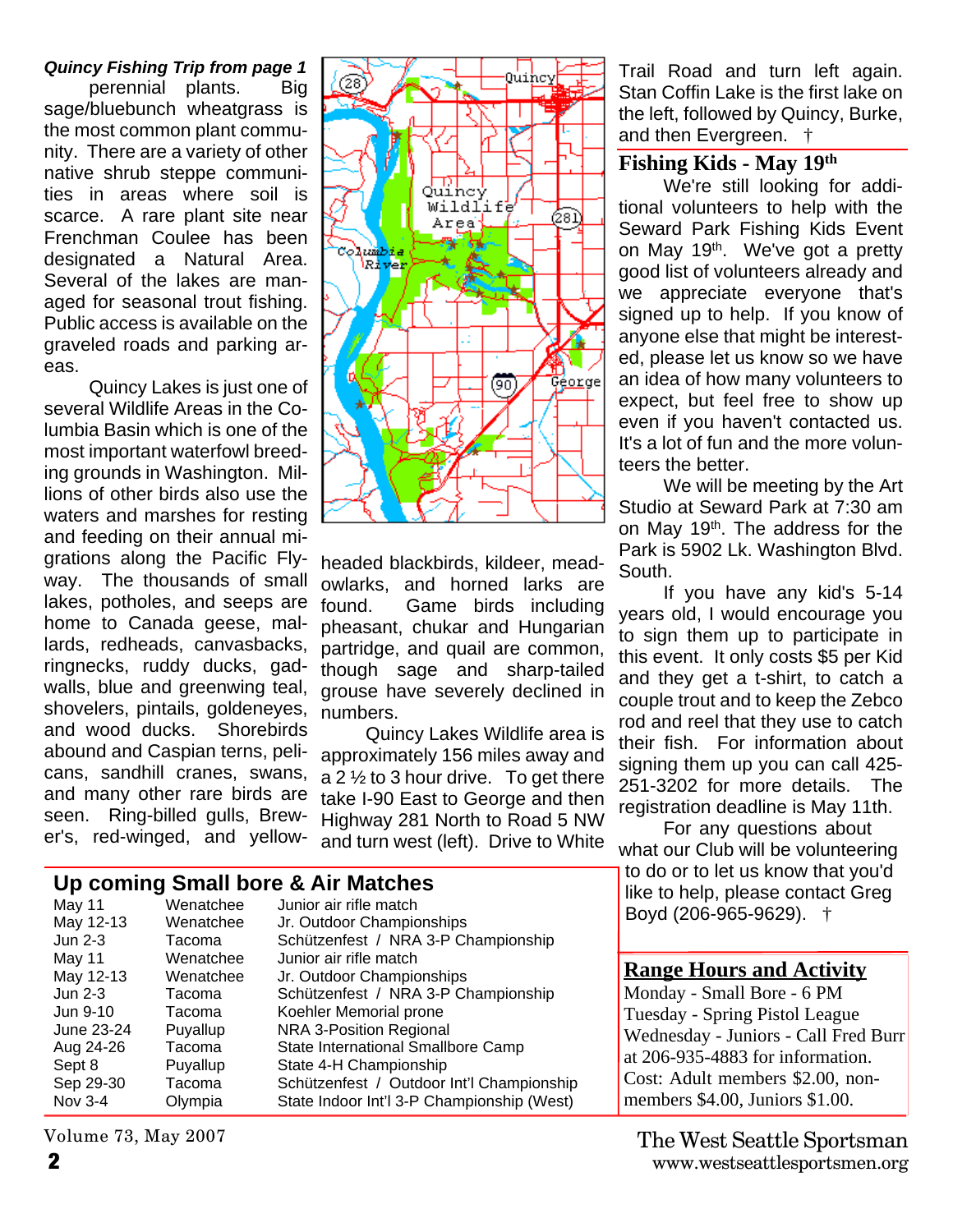#### **The West Seattle Sportsmen's Club Sponsors of the Roger Dahl Rifle Training Range**

| President – Greg Boyd      | 206-965-9629 |
|----------------------------|--------------|
| Vice Pres. - Roz Mascio    | 206-937-3614 |
| Secretary – Tony Olszewski | 425-226-5643 |
| Treasurer – Fred Burr      | 206-935-4883 |
| Rec. Sec. – Richard George |              |

#### 06-965-9629 Rolf Erickson – Fred Burr<br>196-937-3614 Jerry Mascio – 206-937-3614 – Ernie Frev 206-937-3614 Jerry Mascio 206-937-3614 125-226-5643 Cam Robison 206-431-8337 Frank Novito

**OFFICERS TRUSTEES LIFE TIME MEMBERS**



Contact us at: info@westseattlesportsmen.org



www.seattlesportsmen.org **3** The West Seattle Sportsman